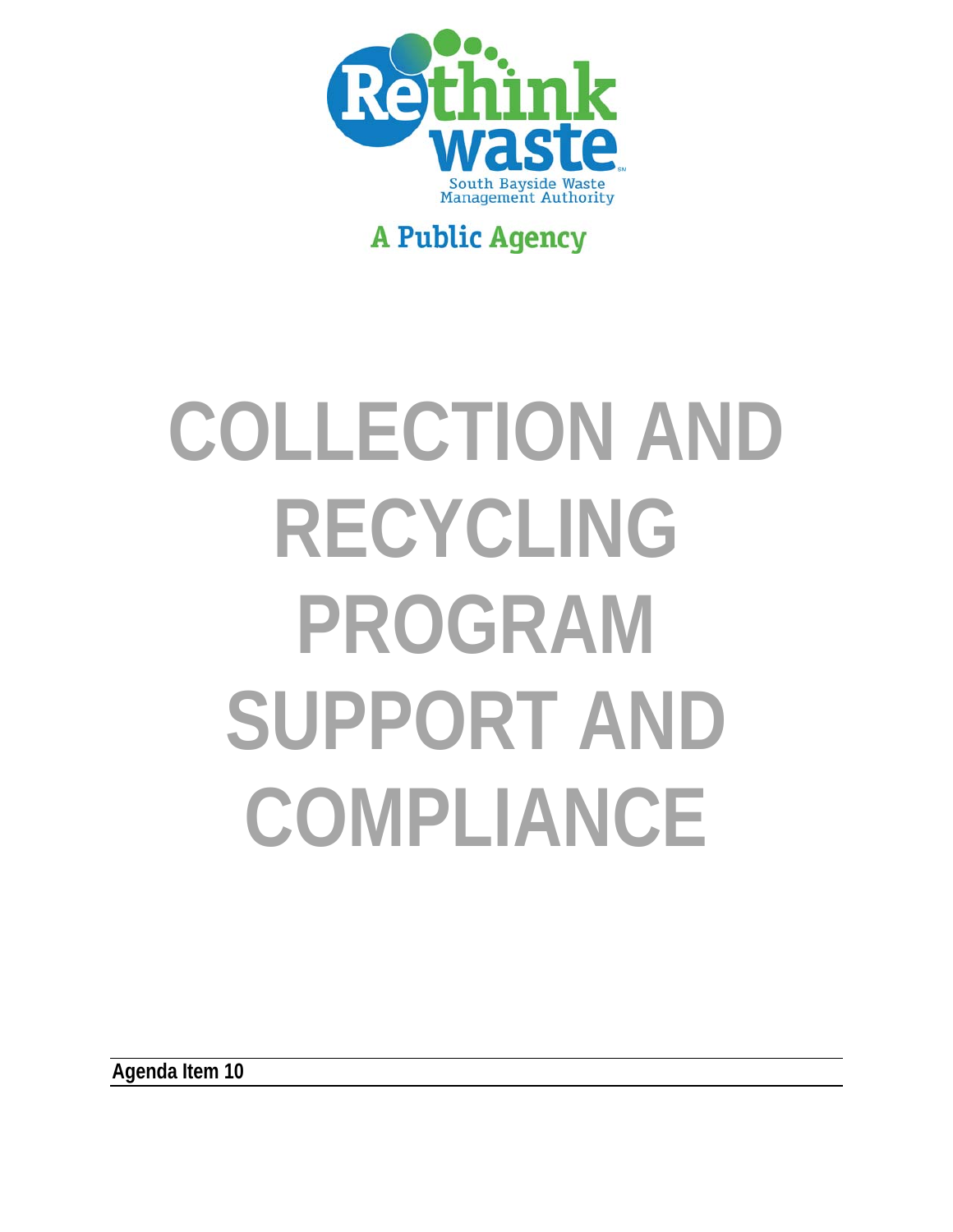

## **STAFF REPORT**

**To: SBWMA Board Members From: Jean Savaree, Deputy General Counsel Date: February 23, 2017 Board of Directors Meeting Subject: Resolution Accepting Recommendation of Ad Hoc Committee to Review Franchise Agreement Amendments (Committee) Not to Fill Existing Vacancy on the Committee** 

#### **Recommendation**

The Committee recommends that the Committee's five members continue their work to review proposed Franchise Agreement amendments currently being negotiated by SBWMA's staff and consultants.

#### **Analysis**

On April 28, 2016, (Staff Report dated April 28, 2016 included at Attachment A)the Board considered a recommendation from the Technical Advisory Committee (TAC) that the Board appoint members of the Committee to review proposed Franchise Agreement amendments negotiated by SBWMA's staff and consultants prior to those proposed amendments being brought to the full Board for consideration.

On April 28, 2016, the Board accepted the TAC's recommendation to appoint the following six (6) members to the Committee:

- 1. Afshin Oskoui, Public Works Director, TAC Chair, City of Belmont
- 2. Brenda Olwin, Finance Manager, City of East Palo Alto
- 3. Heather Abrams, Environmental Programs Manager, City of Menlo Park
- 4. Melissa Stevenson-Diaz, City Manager, City of Redwood City
- 5. Larry Patterson, City Manager, City of San Mateo
- 6. Jim Porter, Public Works Director, County of San Mateo

In late January 2017, Committee Member Heather Abrams informed the Committee that she would no longer be able to serve on the Committee. The Executive Director advised the Board of Ms. Abrams' departure at the Board's January 26, 2017 meeting and requested direction on whether or not the Board wished to fill this vacancy. The Board requested that this question be referred to the Committee for its recommendation.

The Committee met on February 6, 2017, and now recommends to the Board that the Board not fill the vacancy created by Ms. Abrams' departure and that the Committee continue its assignment with five (5) members. The Committee makes this recommendation because it is nine (9) months into its review of proposed Franchise Agreement amendments.

A Resolution reflecting this recommendation is attached as Attachment 2 for the Board's consideration.

#### **Fiscal Impact**

None

*Attachments:* 

Resolution 2017-12 A. Staff Report dated April 28, 2016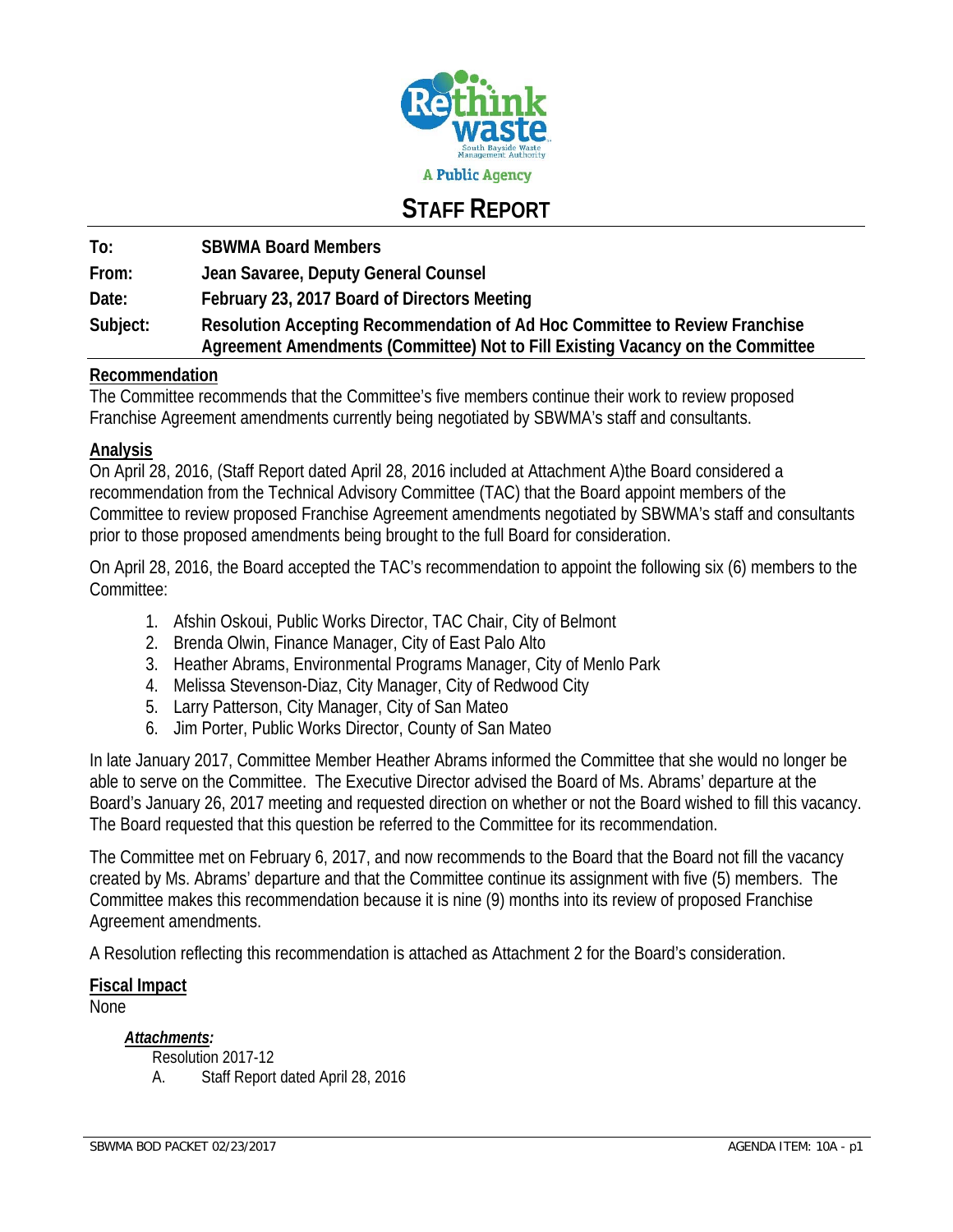

# **RESOLUTION NO. 2017-12**

## **RESOLUTION OF THE SOUTH BAYSIDE WASTE MANAGEMENT AUTHORITY BOARD OF DIRECTORS ACCEPTING RECOMMENDATION OF AD HOC COMMITTEE TO REVIEW FRANCHISE AGREEMENT AMENDMENTS (COMMITTEE) NOT TO FILL EXISTING VACANCY ON THE COMMITTEE**

**WHEREAS**, on April 8, 2016, the South Bayside Waste Management Authority Board of Directors approved the formation of the Ad Hoc Committee to Review Franchise Agreement Amendments (Committee); and

**WHEREAS**, the Committee consisted of a six (6) person roster representing the following Member Agencies: the City of Belmont, the City of East Palo Alto, the City of Menlo Park, the City of Redwood City, the City of San Mateo and the County of San Mateo; and

**WHEREAS**, the Board further named the following individuals to the Committee:

- 1. Afshin Oskoui, Public Works Director, TAC Chair, City of Belmont
- 2. Brenda Olwin, Finance Manager, City of East Palo Alto
- 3. Heather Abrams, Environmental Programs Manager, City of Menlo Park
- 4. Melissa Stevenson-Diaz, City Manager, City of Redwood City
- 5. Larry Patterson, City Manager, City of San Mateo
- 6. Jim Porter, Public Works Director, County of San Mateo; and

**WHEREAS**, Heather Abrams advised the Committee in January 2017 that she could no longer serve on the Committee; and

**WHEREAS**, the Board requested that the Committee recommend to the Board whether this vacancy on the Committee should be filled; and

**WHEREAS**, the Committee now recommends to the Board that the vacancy on the Committee not be filled and that the Committee continue with the five (5) existing members.

**NOW, THEREFORE BE IT RESOLVED** that the South Bayside Waste Management Authority Board of Directors accepts the Committee's recommendation that the Committee now be composed of the above named five (5) remaining members.

**PASSED AND ADOPTED** by the Board of Directors of the South Bayside Waste Management Authority, County of San Mateo, State of California on this **23rd** day of **February, 2017**, by the following vote: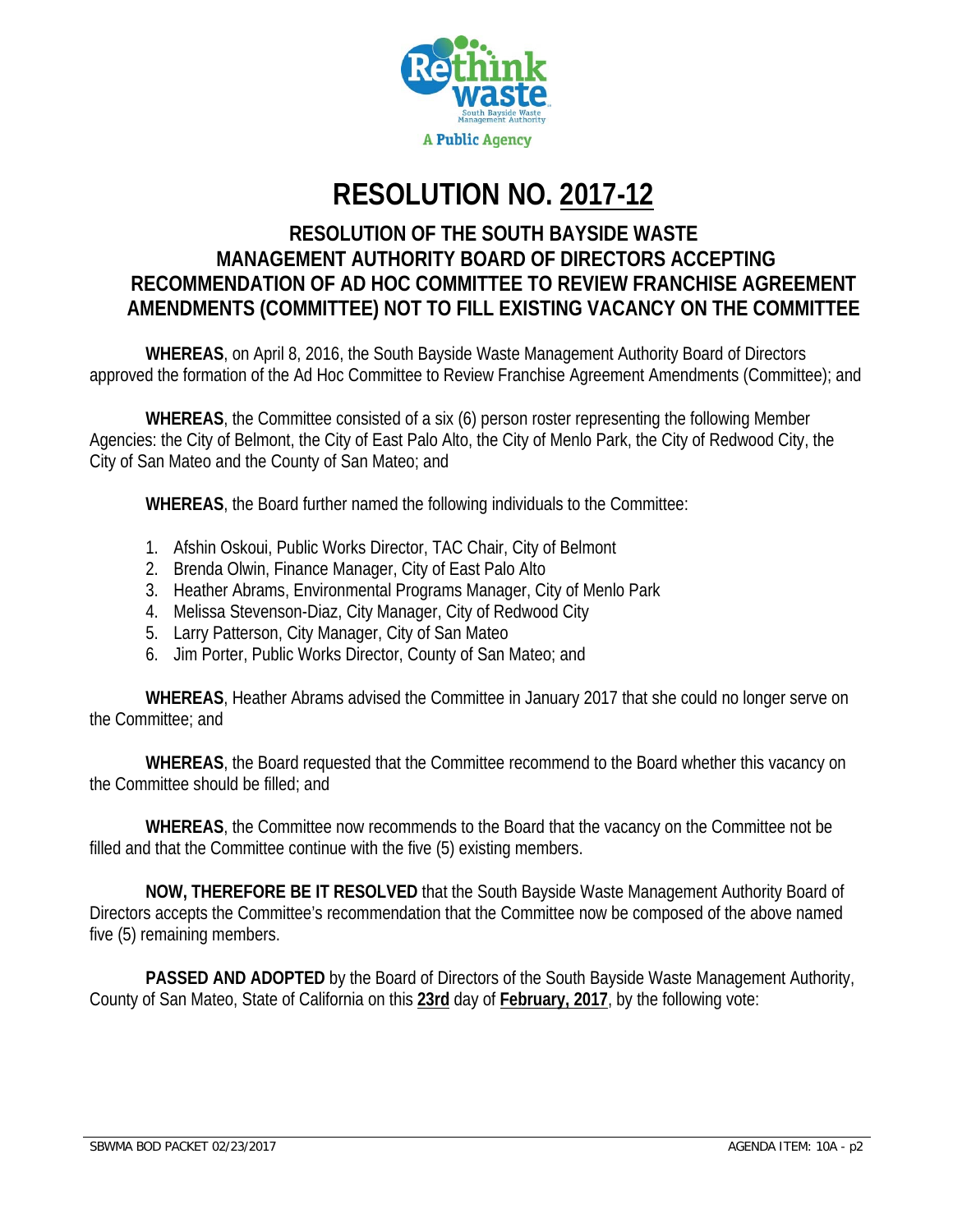| Agency             | Yes | No | Abstain | Absent | Agency                 | Yes | No | Abstain | Absent |
|--------------------|-----|----|---------|--------|------------------------|-----|----|---------|--------|
| Atherton           |     |    |         |        | Menlo Park             |     |    |         |        |
| Belmont            |     |    |         |        | Redwood City           |     |    |         |        |
| Burlingame         |     |    |         |        | San Carlos             |     |    |         |        |
| East Palo Alto     |     |    |         |        | San Mateo              |     |    |         |        |
| <b>Foster City</b> |     |    |         |        | County of San Mateo    |     |    |         |        |
| Hillsborough       |     |    |         |        | West Bay Sanitary Dist |     |    |         |        |

I HEREBY CERTIFY that the foregoing Resolution No. 2017-12 was duly and regularly adopted at a regular meeting of the South Bayside Waste Management Authority on **February 23, 2017.** 

 $\overline{\phantom{a}}$  , and the contract of the contract of the contract of the contract of the contract of the contract of the contract of the contract of the contract of the contract of the contract of the contract of the contrac

ATTEST: Bob Grassilli, Chairperson of SBWMA

Cyndi Urman, Board Secretary

\_\_\_\_\_\_\_\_\_\_\_\_\_\_\_\_\_\_\_\_\_\_\_\_\_\_\_\_\_\_\_\_\_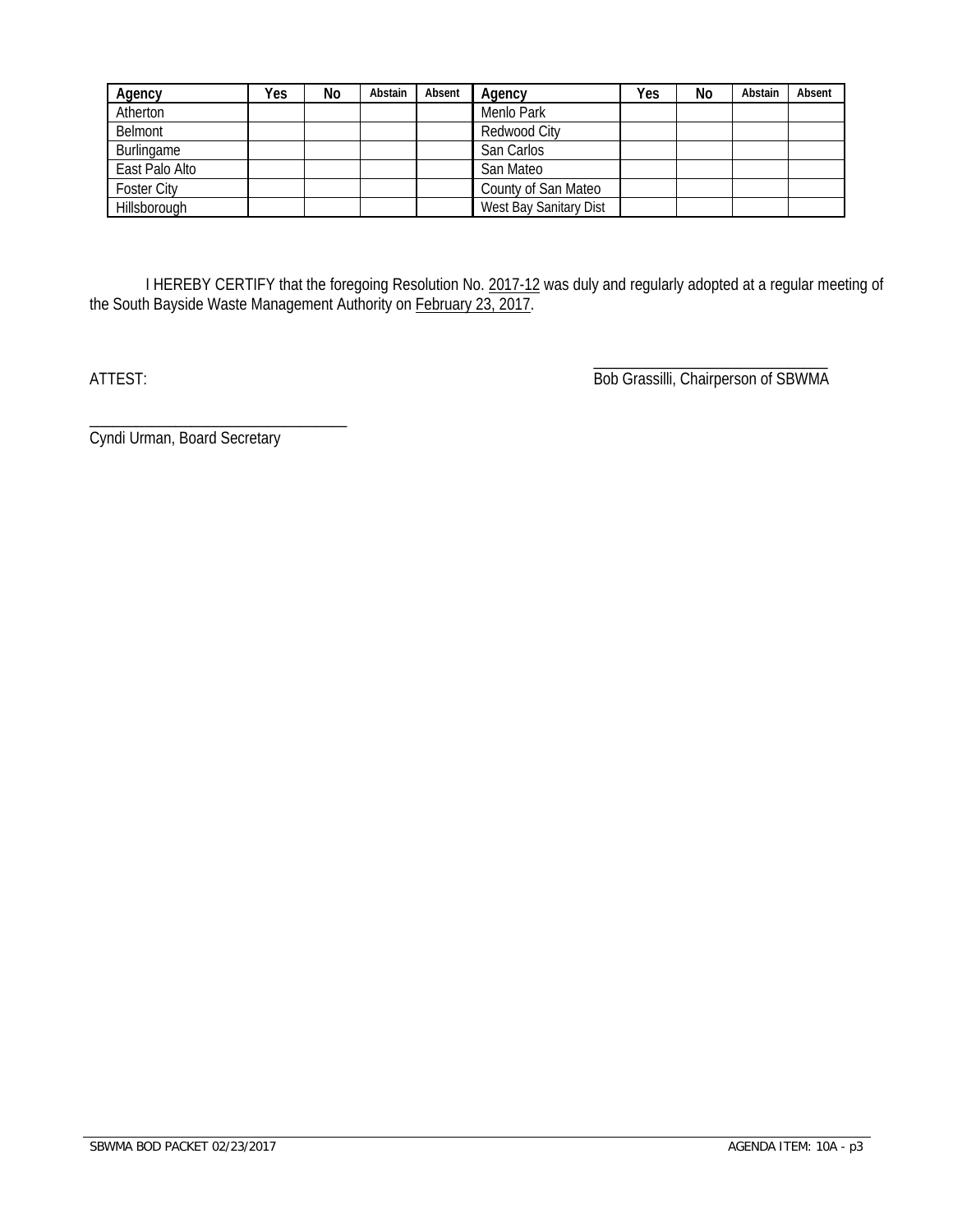

## **STAFF REPORT**

**To: SBWMA TAC Members From: Cliff Feldman, Recycling Programs Manager Date: April 28, 2016 Board of Directors Meeting Subject: Resolution to Form an Ad Hoc Committee to Review Franchise Agreement Amendments** 

#### **Recommendation**

It is recommended that the SBWMA Board of Directors approve Resolution No. 2016-21 attached hereto authorizing the following action:

Formation of an Ad Hoc Committee to Review Franchise Agreement Amendments consisting of the following roster:

- 1. Afshin Oskoui, Public Works Director, TAC Chair, City of Belmont
- 2. Brenda Olwin, Finance Manager, City of East Palo Alto
- 3. Heather Abrams, Environmental Programs Manager, City of Menlo Park
- 4. Melissa Stevenson-Diaz, City Manager, City of Redwood City
- 5. Larry Patterson, City Manager, City of San Mateo
- 6. Jim Porter, Public Works Director, County of San Mateo

#### **Analysis**

The Final Plan and Recommended Process for Supporting Member Agencies with Negotiating a Potential Franchise Agreement Extension with Recology (Plan) approved by the Board of Directors on January 28, 2016, recommends a schedule that if adhered to is intended to result in negotiating amendments to the Franchise Agreements with Recology by the end of 2016. The Plan includes a key assumption that all Member Agencies intend to negotiate a Franchise Agreement extension with Recology. The Plan prescribes that the Board would appoint an Ad Hoc Committee to Review Franchise Agreement Amendments comprised of TAC and other Member Agency staff, as follows:

*April / May 2016 "Board appoints an ad hoc committee of TAC or designated Member Agency staff to review Franchise Agreement amendments negotiated by JPA staff prior to such amendments being brought forward to the full Board for consideration. This Board action can happen as early as it's clear (e.g., by April or May) that a majority of the Member Agencies are onboard with pursuing contract extension talks with Recology."* 

On March 14, 2016, after discussion regarding the formation of the Ad Hoc Committee, the TAC unanimously recommended that this Committee be comprised of the following roster:

Afshin Oskoui, Public Works Director, TAC Chair, City of Belmont Brenda Olwin, Finance Manager, City of East Palo Alto Heather Abrams, Environmental Programs Manager, City of Menlo Park

SBWMA TAC PACKET 04/28/2016 **Agent 2018** AGENDA ITEM: 8C - p1

\_\_\_\_\_\_\_\_\_\_\_\_\_\_\_\_\_\_\_\_\_\_\_\_\_\_\_\_\_\_\_\_\_\_\_\_\_\_\_\_\_\_\_\_\_\_\_\_\_\_\_\_\_\_\_\_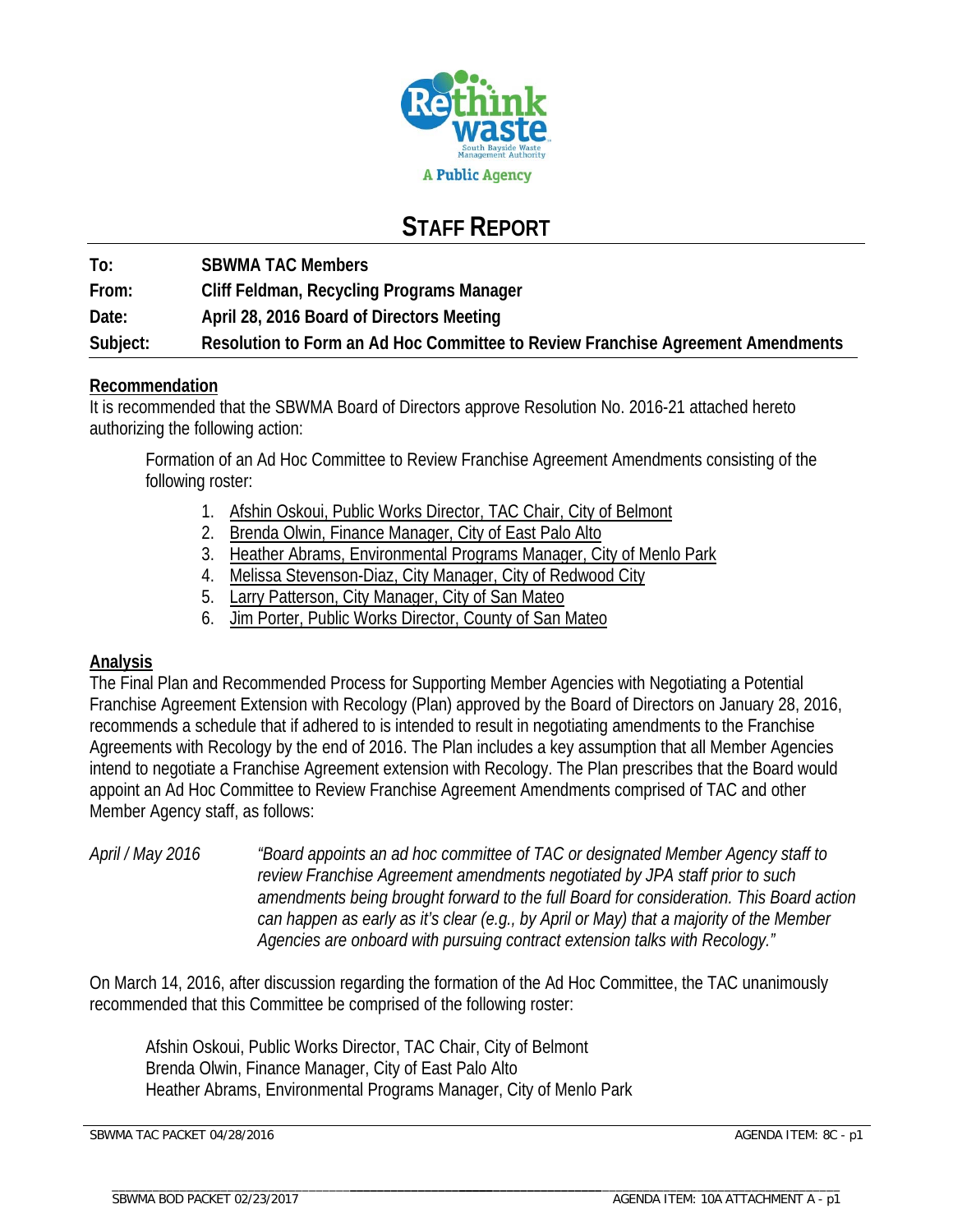Melissa Stevenson-Diaz, City Manager, City of Redwood City \*Larry Patterson, City Manager, City of San Mateo \*\*Jim Porter, Public Works Director, County of San Mateo

\*Chair of JPA Board during the Contractor Selection Process, Member of both the Contractor Selection Committee and Facility Operator Selection Committee \*\*Member of both the Contractor Selection Committee and Facility Operator Selection Committee

#### Member Agency Commitment to Participate Update

The timeline set forth in the Plan includes an April/May 2016 deadline for Member Agencies to express their intent to participate in the SBWMA led negotiations with Recology, as follows:

*April / May 2016 "Member Agency governing bodies provide confirmation to the JPA of their intent to participate in the JPA's process to negotiate an extension of their Franchise Agreement with Recology. This commitment to the JPA's process to negotiate an extension with Recology does not preclude Member Agencies from pursuing their own concurrent competitive procurement process (i.e., RFP), nor does it preclude Member Agencies from individually negotiating aspects of their Franchise Agreements separately with Recology."*

The active engagement and collaboration between JPA staff, Member Agency staff (including the TAC), Recology and the SBWMA Board is required to effectively implement the Plan in a timely manner. Meeting the Plan milestones in 2016 will provide Member Agencies sufficient time to schedule their governing body action early enough in 2017 to meet the deadline prescribed in their Franchise Agreement for action on extending said contract or not. On March 14, 2016, after discussion regarding the Member Agencies providing the SBWMA a notice of their commitment to participate in the contract negotiations, the TAC unanimously voted to recommend that the deadline for the Member Agencies to convey their commitment would be May 2016.

#### **SBWMA High-Level Review of Recology Update**

The SBWMA shall issue a draft of its High-Level Review to Recology for review and comment prior to issuing it to the TAC for discussion at the May 12 TAC meeting. Pending TAC feedback, the final version will be presented to the Board for the May 26 Board Meeting.

#### **Background**

The Final Plan and Recommended Process for Supporting Member Agencies with Negotiating a Potential Franchise Agreement Extension with Recology (Plan) was approved by the Board of Directors on January 28, 2016. The Plan recommends a schedule that if adhered to is intended to result in negotiating amendments to the Franchise Agreements with Recology by the end of 2016. The Plan includes a key assumption that all Member Agencies intend to negotiate a Franchise Agreement extension with Recology.On March 14, 2016, the TAC discussed formation of the Ad Hoc Committee and recommending a deadline for the Member Agencies to provide the SBWMA notice of their commitment to participate, as discussed above.

#### **Fiscal Impact**

There is no specific fiscal impact associated with this item.

\_\_\_\_\_\_\_\_\_\_\_\_\_\_\_\_\_\_\_\_\_\_\_\_\_\_\_\_\_\_\_\_\_\_\_\_\_\_\_\_\_\_\_\_\_\_\_\_\_\_\_\_\_\_\_\_

*Attachment(s):*  Resolution No. 2016-21

SBWMA TAC PACKET 04/28/2016 AGENDA ITEM: 8C - p2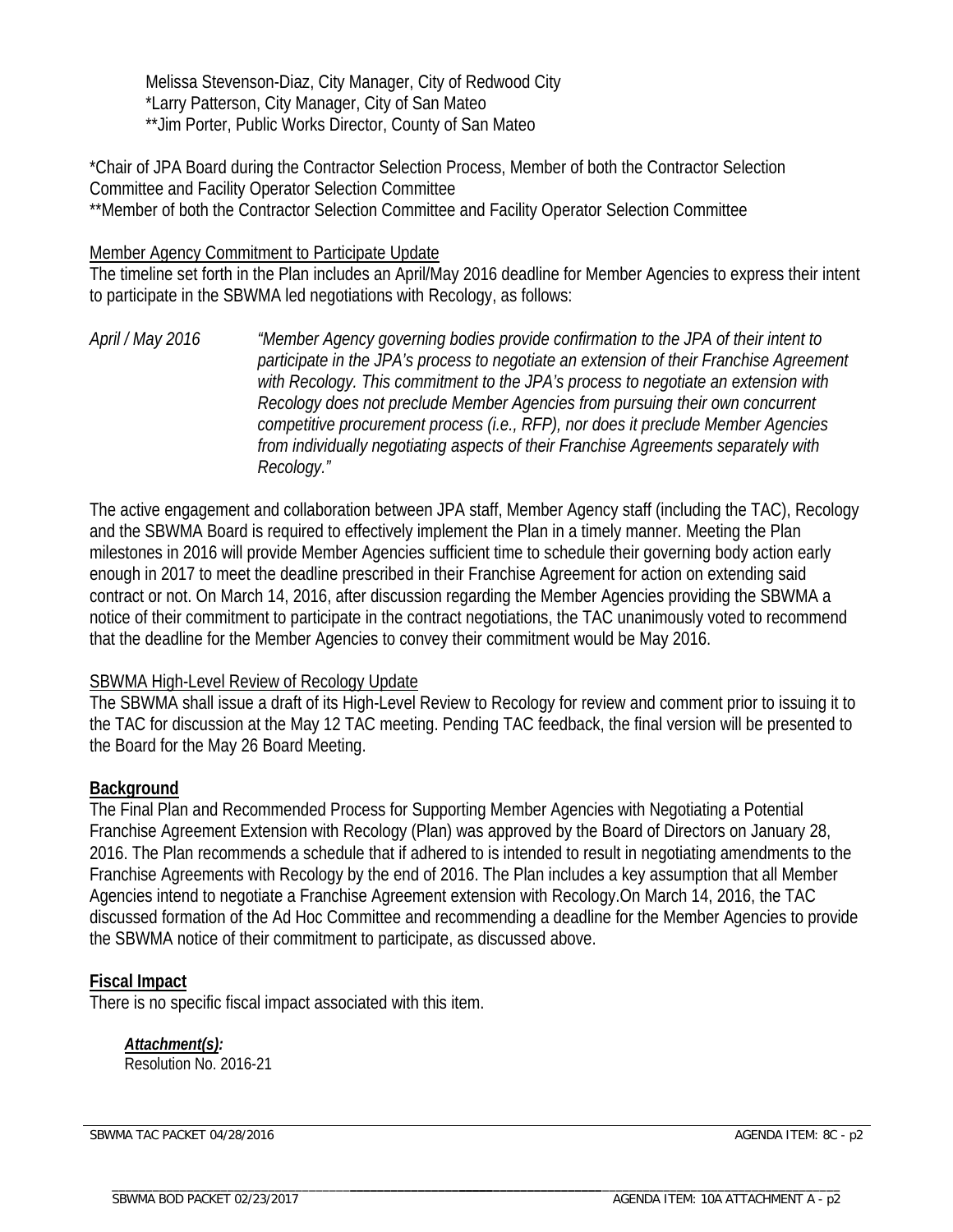

# **RESOLUTION NO. 2016-21**

## **RESOLUTION OF THE SOUTH BAYSIDE WASTE MANAGEMENT AUTHORITY BOARD OF DIRECTORS APPROVING THE FORMATION OF THE AD HOC COMMITTEE TO REVIEW FRANCHISE AGREEMENT AMENDMENTS**

**WHEREAS**, the Authority is a joint powers agency organized under the Joint Exercise of Powers Act by cities and other local government agencies in San Mateo County (the "Member Agencies"), each of which oversees the collection of solid waste, organic materials and recyclable materials within its jurisdiction; and

**WHEREAS**, the SBWMA's adopted mission is to cost effectively design, implement and manage innovative waste reduction and recycling programs and facility infrastructure that fulfills our fiduciary responsibilities to our Member Agencies while achieving community environmental and economic goals.

**WHEREAS**, each of the SBWMA's Member Agencies has a Franchise Agreement for the collection of solid waste, organic materials and recyclable materals with Recology San Mateo County which started on January 1, 2011 and ends at midnight on December 31, 2020; and,

**WHEREAS**, the Member Agency's Franchise Agreements with Recology San Mateo County include provisions that prescribe the term of the Agreement and the timeline to pursue an extension to the Agreement; and,

**WHEREAS**, the past practice has been for the SBWMA to help its Member Agencies facilitate and manage the process for selection of a franchised collection services provider, negotiate Franchise Agreement contract terms, and to provide overall contract administration support; and,

**WHEREAS**, on January 28, 2016 the SBWMA Board of Directors approved Resolution No. 2016-09 approving Final Plan and Recommended Process for Supporting Member Agencies with Negotiating a Potential Franchise Agreement Extension with Recology San Mateo County; and,

**WHEREAS**, the Final Plan and Recommended Process for Supporting Member Agencies with Negotiating a Potential Franchise Agreement Extension with Recology San Mateo County prescribes that the Board of Directors appoint an ad hoc committee to review negotiated contract amendments; and,

**WHEREAS**, on March 14, 2016, the TAC of the SBWMA unanimously recommended the formation of an Ad Hoc Committee to Review Franchise Agreement Amendments consisting of a six person roster representing the following Member Agencies: City of Belmont, City of East Palo Alto, City of Menlo Park, City of Redwood City, City of San Mateo, and County of San Mateo.

SBWMA TAC PACKET 04/28/2016 **Agent 2018** AGENDA ITEM: 8C - p3

SBWMA BOD PACKET 02/23/2017

\_\_\_\_\_\_\_\_\_\_\_\_\_\_\_\_\_\_\_\_\_\_\_\_\_\_\_\_\_\_\_\_\_\_\_\_\_\_\_\_\_\_\_\_\_\_\_\_\_\_\_\_\_\_\_\_